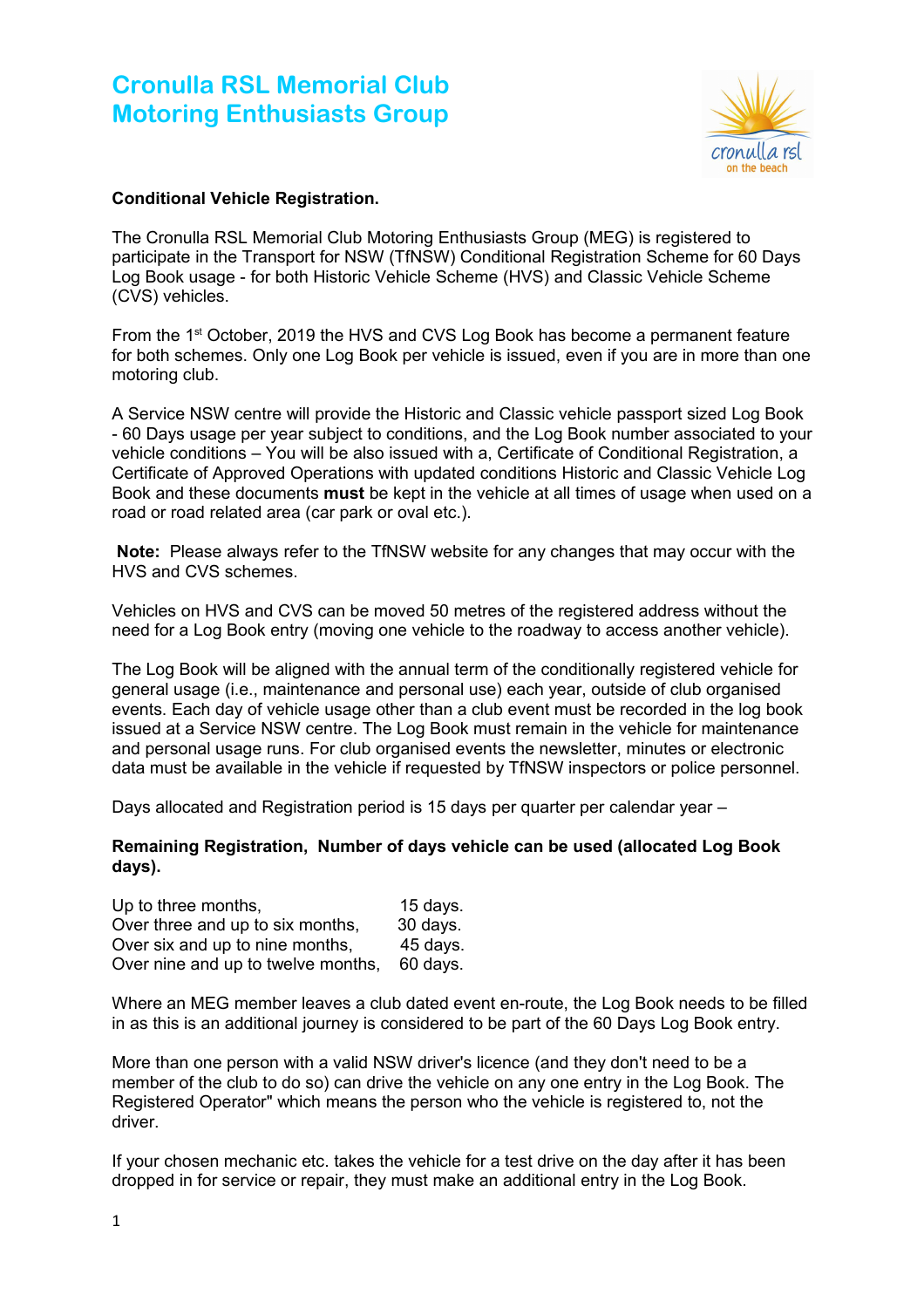The 60 Days Log Book Scheme is invalid where the MEG member becomes a non-financial member of Cronulla RSL or MEG and where the vehicle is sold.

Annually the HVS Inspection Report and Eligibility Check List form, MEG 01 Issue 4, October 2017 is to be completed by the MEG member and supplied to the MEG official.

Annually the Usage of Historic and Classic Vehicle Scheme form MEG 02 Issue 4, December 2017 or a copy of the Log Book vehicle usage is to be completed by the MEG member and supplied to the MEG Club Registrar or vehicle inspector on request.

### **HVS Eligibility.**

HVS vehicles **must** be 30 years of age or older as from the year of manufacture and **must** be as close to **original** condition as possible, with no alterations except for safety features such as seat belts and turn indicators, or period accessories and options, if desired.

LPG conversions are allowed providing it is approved by the TfNSW recognised installer.

The operator must attend a Service NSW centre in person and present the following;

A completed Application for Conditional Registration RMS 1246 form is required. This is only required for the initial application of a HVS vehicle registration and therefor is not required in subsequent years unless the MEG member is adding another vehicle to the scheme.

Proof of identity such as NSW driving or riders' licence and the vehicle must be garaged in NSW.

Proof of registration entitlement (e.g., an original receipt for the vehicle which clearly shows the buyers name, the sellers name, address and signature, the vehicle VIN/Chassis number and date of acquisition for first time application of the vehicle) and therefor is not required in subsequent years as the vehicle registration document is subsequently issued yearly.

The operator must show proof of vehicle insurance to MEG Club Registrar or vehicle inspector.

No Green Slip is required for HVS registration.

An original Historic Vehicle Declaration RMS 1259 form, signed and stamped by MEG Club Registrar or vehicle inspector (a scanned copy is not acceptable) for presentation to Service NSW.

The operator must request the 60 Days Log Book from Service NSW at time of payment. You are eligible to apply for a log book for each vehicle or motor cycle you have registered under the scheme.

**Note:** A vehicle safety inspection report (Pink or White Slip) must be presented to the MEG official with the TfNSW 1259 form with subsequent presentation to Service NSW.

To retain HVS registration throughout the membership year the vehicle operator will need to attend three (3) general meetings and, additionally three (3) recognised vehicle events in each registration year. Where an operator has more than one (1) vehicle on the scheme the number of vehicle events to be attended is three (3) within the registered year.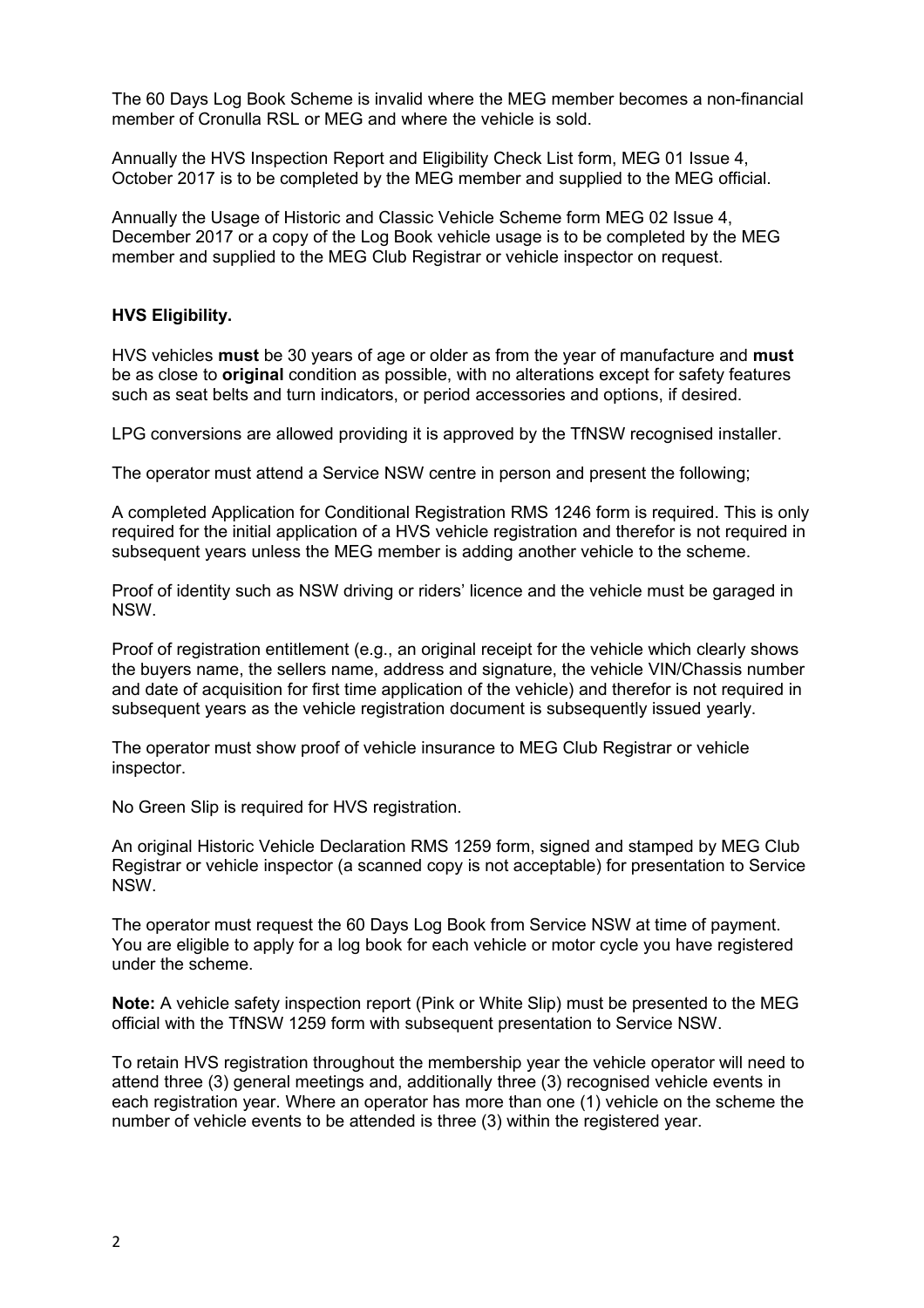MEG members wishing to use their HVS vehicles for the carriage of persons to and from a Wedding, Formal Ball, Movie, TV Shoot shall first check the legal obligations under the TfNSW Passenger Transport Act 1990 (no fees or gifts to be accepted). The operator must also seek approval from MEG with the details supplied in writing.

HVS vehicles must display conditional registration number plates.

To move an unregistered vehicle an Unregistered Vehicle Permit is required from TfNSW or Service NSW to drive the vehicle, as an unregistered vehicle is not covered by insurance or alternatively use a tilt tow truck or car trailer.

NSW HVS vehicles may be used temporarily in other States and Territories, under the same conditions as apply in NSW.

HVS vehicles can tow a trailer that is either fully registered, exempt from registration, has an Unregistered Vehicle Permit or is conditionally registered.

HVS must meet the following requirements if carrying a load. Loads cannot be carried for commercial purposes. Loads must be private property of the vehicle operator and/or carried as part of a club event. Loads must be restrained to the standards detailed in the Load Restraint Guide TfNSW website.

HVS seat belts and child restraints where cars, tourers and limousines can only carry one person per seating position. Seat belts must be worn, where fitted. Drivers of historic vehicles under the HVS scheme are exempt from the requirement to fit child restraints when carrying children between 12 months and seven years of age, provided;

They have written advise from a Licensed Certifier that it is not reasonably practicable to install seat belts and/or child restraints in a historic vehicle that was not originally fitted them, and this written advice is carried in the vehicle when transporting any child between 12 months and seven years of age.

All passengers under 12 months of age must be restrained in an approved child restraint where fitted.

HVS Left-hand Drive cars, trucks and buses that have a Gross Vehicle Mass (GVM) up to 4.5 tonnes are not required to display a 'left hand drive' sign. Where the GVM is greater than 4.5 tonnes, these vehicles require the words 'left-hand drive' to be displayed on the rear of the vehicle in letters at least 75 millimetres high, with a colour contrast background.

#### **Eligibility.**

**CVS vehicles must be** 30 years of age or older as from the year of manufacture and up to 3.5 tonnes Gross Vehicle Mass (not Tare weight), not being a plant vehicle or trailer, and complying with the relevant NSW vehicle standards. Replicas must be also 30 years of age or older (based on build completion date) are included.

If the vehicle has been modified it must fit within the guidelines of the RMS website VSI-6 Light Vehicle Modifications Bulletin or have an engineering compliance certificate from a VSCCS licensed person. For more information on modifications see TfNSW VSI 9, and VSI 53.

LPG conversions are allowed providing it is approved by TfNSW recognised installer.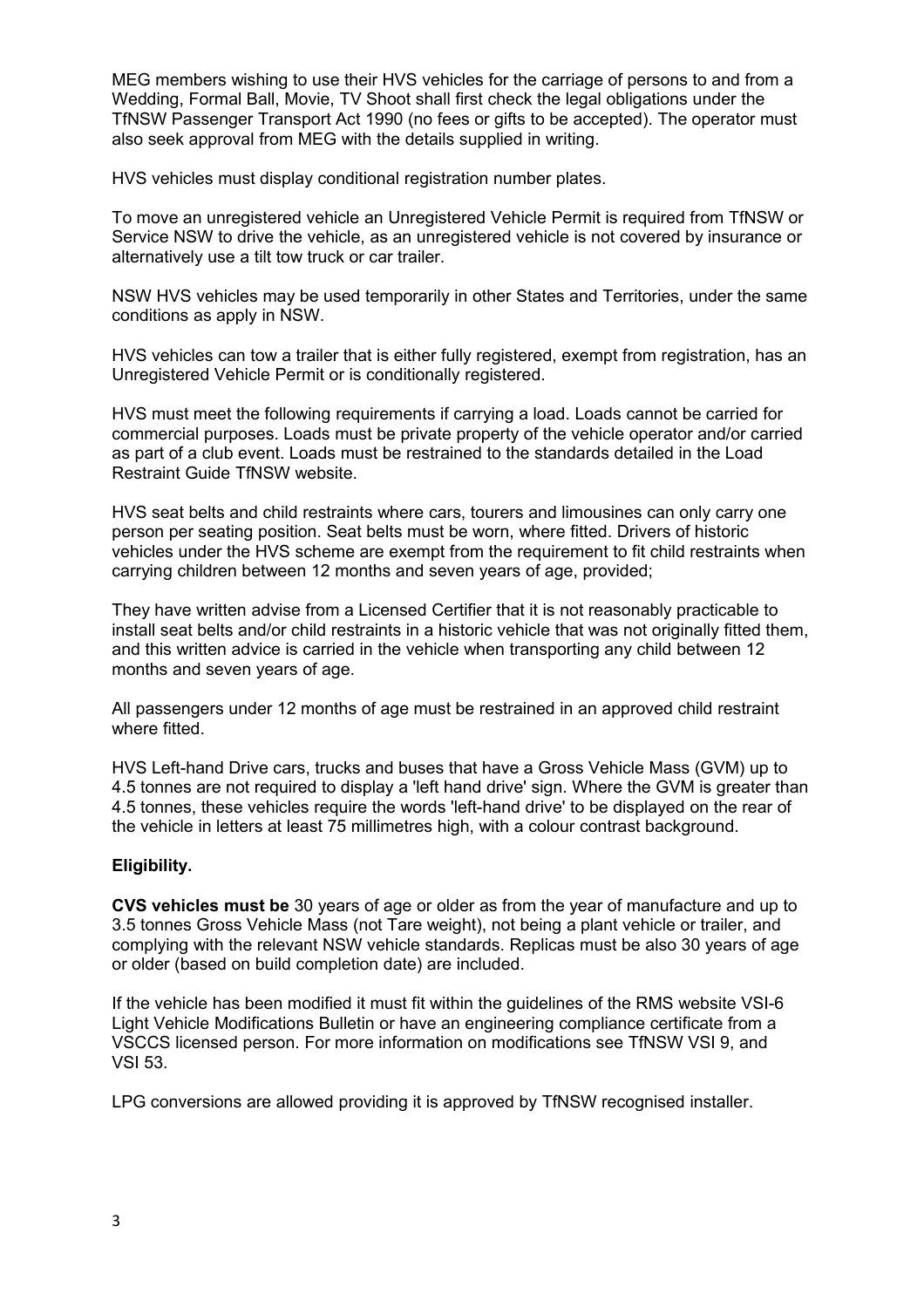The operator must attend a Service NSW centre in person and present the following;

 A completed Application for Conditional Registration RMS 1246 form. This is only required for the first-time application of CVS vehicle registration and is not required in subsequent years.

A Classic Vehicle Declaration RMS 1835 form, stamped only in the primary club section by the MEG Registrar or vehicle inspector for presentation to the Australian Confederation of Motor Clubs (ACMC) then returned to the MEG member for presentation to Service NSW centre.

A Blue Slip (not more than 42 days old) must be obtained for certification of the vehicle for the initial application for CVS registration. This applies regardless of whether the vehicle is currently registered or not. On subsequent renewal of your CVS registration a Pink or White Slip is sufficient.

Proof of identity such as NSW driving or riders' licence and the vehicle must be garaged in NSW.

Proof of registration entitlement (e.g., an original receipt for the vehicle which clearly shows the buyers name, the sellers name, address and signature, the vehicle VIN/Chassis number and date of acquisition for first time application of vehicles and is not required in subsequent years as the vehicle registration document is subsequently issued yearly.

The operator must show proof of vehicle insurance to MEG Club Registrar or vehicle inspector.

No Green Slip is required for CVS registration.

The operator must request the 60 Days Log Book from Service NSW at time of payment. You are eligible to apply for a log book for each vehicle you have registered under the scheme.

To retain CVS registration throughout each membership year the vehicle operator will need to attend three (3) general meetings and, additionally three (3) recognised vehicle events in each registration year. Where an operator has more than one (1) vehicle on the scheme the number of vehicle events to be attended is three (3) within any registered year.

MEG members wishing to use their CVS vehicles for the carriage of persons to and from a Wedding, Formal Ball, Movie, TV Shoot shall first check the legal obligations under the TfNSW Passenger Transport Act 1990 (no fees or gifts to be accepted). The operator must also seek approval from MEG with the details supplied in writing.

CVS vehicles must display conditional number plates.

To move unregistered vehicle an Unregistered Vehicle Permit is required from TfNSW or Service NSW to drive the vehicle, as an unregistered vehicle is not covered by insurance or alternatively use a tilt tow truck or car trailer.

CVS vehicles may be used temporarily in other States and Territories, under the same conditions as apply in NSW.

CVS vehicles can tow a trailer that is either fully registered, exempt from registration, has an Unregistered Vehicle Permit or is conditionally registered.